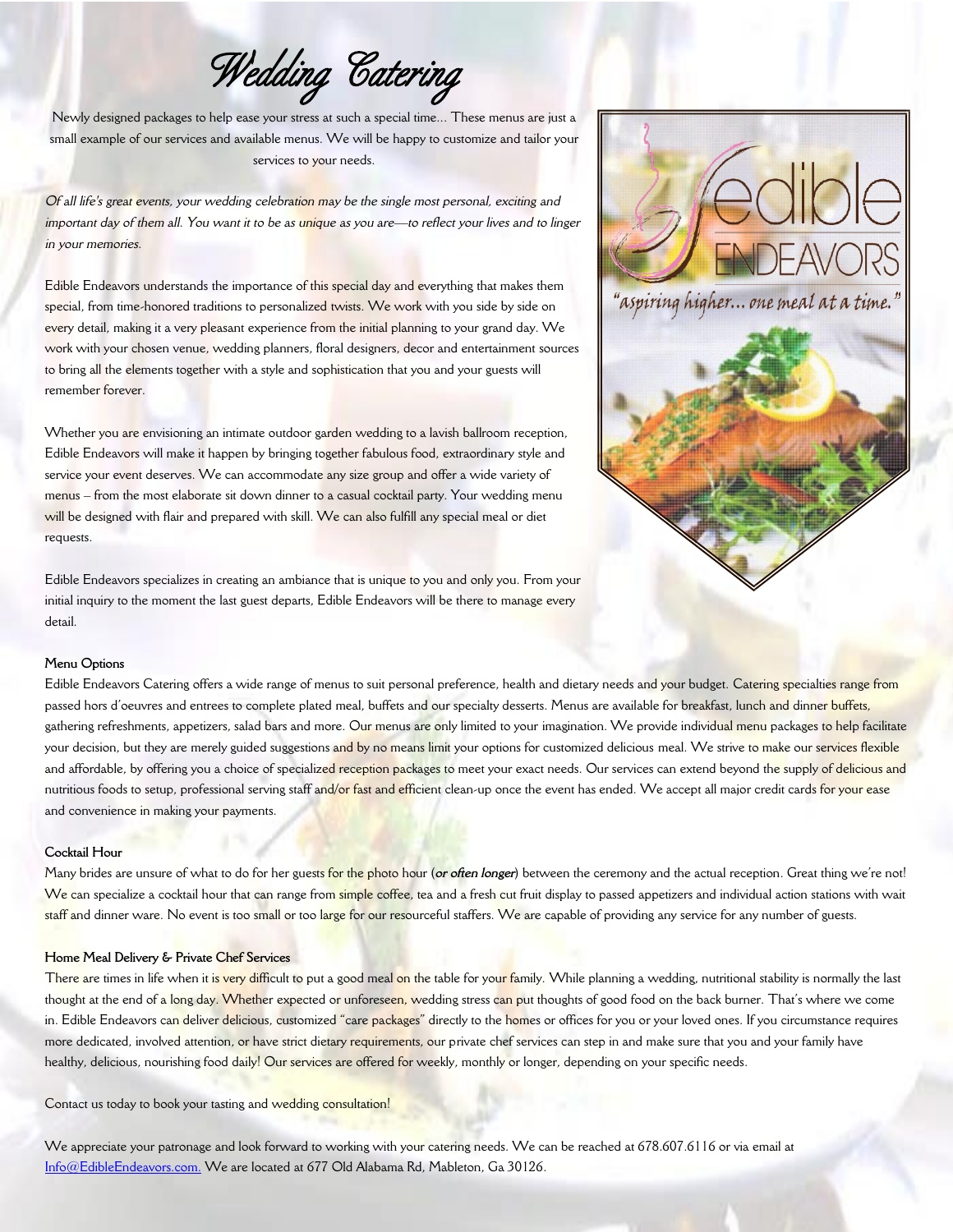# **New Beginnings**

Menu Selections

# **Deli Buffet**

Gourmet Deli Meat & Imported Cheese Display Seasonal Fresh Cut Fruit Display Crudité (Fresh Cut Vegetable) Display w/ Creamy Herb Dip & Ranch Dressing Assorted Cocktail Breads & Rolls with Condiments Italian Pasta Salad **or** Southern Potato Salad Spring Mix Greens Salad w/ Assorted Dressings Layered Pudding Trifle **Service for 50 - \$880.00 ~ Service for 75 - \$1240.00 ~ Service for 100 - \$1600.00**

# **Luncheon Fare**

Assorted Cocktail Sandwiches w/ Lettuce, Tomatoes & Condiments Italian Pasta Salad **or** Southern Potato Salad ~ Spring Mix Greens Saladw/AssortedDressings Tarragon Chicken Salad  $\sim$  served with assorted Water Wafers & Crackers Crudité (Fresh Cut Vegetable) Display w/ Creamy Herb Dip & Ranch Dressing Fresh Seasonal Fresh Cut Fruit ~ Display Layered Pudding Trifle **Service for 50 - \$880.00 ~ Service for 75 - \$1240.00 ~ Service for 100 - \$1600.00**

## **Breakfast Buffet**

Cheesy Scrambled Eggs **or** Egg & Scallion Bake ~ Sliced Breakfast Ham  $\sim$  Turkey Sausage  $\sim$  Southern Homefries w/ Peppers & Onions Assorted Petit Muffins, Biscuits & Bagels w/ Cream Cheese, Jam & Butter Whole Fresh Seasonal Fruit Bowl **Service for 50 - \$690.00 ~ Service for 75 - \$920.00 ~ Service for 100 - \$1160.00**

#### **Continental**

Fresh Seasonal Fresh Cut Fruit Display  $\sim$  Assorted Petite Quiches Crudité (Fresh Cut Vegetable) Display w/ Creamy Herb Dip & Ranch Dressing Assorted Petit Muffins, Biscuits & Bagels w/ Cream Cheese, Jam & Butter **Service for 50 - \$560.00 ~ Service for 75 - \$800.00 ~ Service for 100 - \$1040.00**

#### **Standard Fare**

Assorted Cocktail Sandwiches w/ Lettuce, Tomatoes & Condiments Seasonal Fresh Cut Fruit Display ~ Crudité (Fresh Cut Vegetable) Display w/ Creamy Herb Dip & Ranch Dressing Layered Pudding Trifle **Service for 50 - \$560.00 ~ Service for 75 - \$800.00 ~ Service for 100 - \$1040.00**

#### **Basic Fare**

Assorted Cakes, Cookies & Dessert Bars, served With Coffee, Perfectly Pink Lemonade, Unsweetened Tea & Sweetened Tea Whole Seasonal Fruit Bowl Layered Pudding Trifle

**Service for 50 - \$425.00 ~ Service for 75 - \$625.00 ~ Service for 100 - \$825.00**

# **TraditionalDinnerMenu**

**Option #1**

**Choice of:**Tarragon Marinated Beef ~Sautéed Chicken Breast ~Brown Sugar & Bourbon Pork Loin ~GrilledWhite Fish Fillets **Choice of:** Garlic Buttered Mashed New Potatoes, Herb Roasted Potatoes **or** Yellow Rice Pilaf **Choice of:** Caesar Salad **or** Spring Mix Greens Salad w/ Assorted Dressings **Choice of:** Herbed Whole Kernel Corn, Garlic Braised Broccoli, or Vegetable Medley Assorted Seasoned Breads & Rolls

Layered Pudding Trifle

**Service for 50 - \$1045.00 ~ Service for 75 - \$1405.00 ~Service for 100 - \$1765.00**